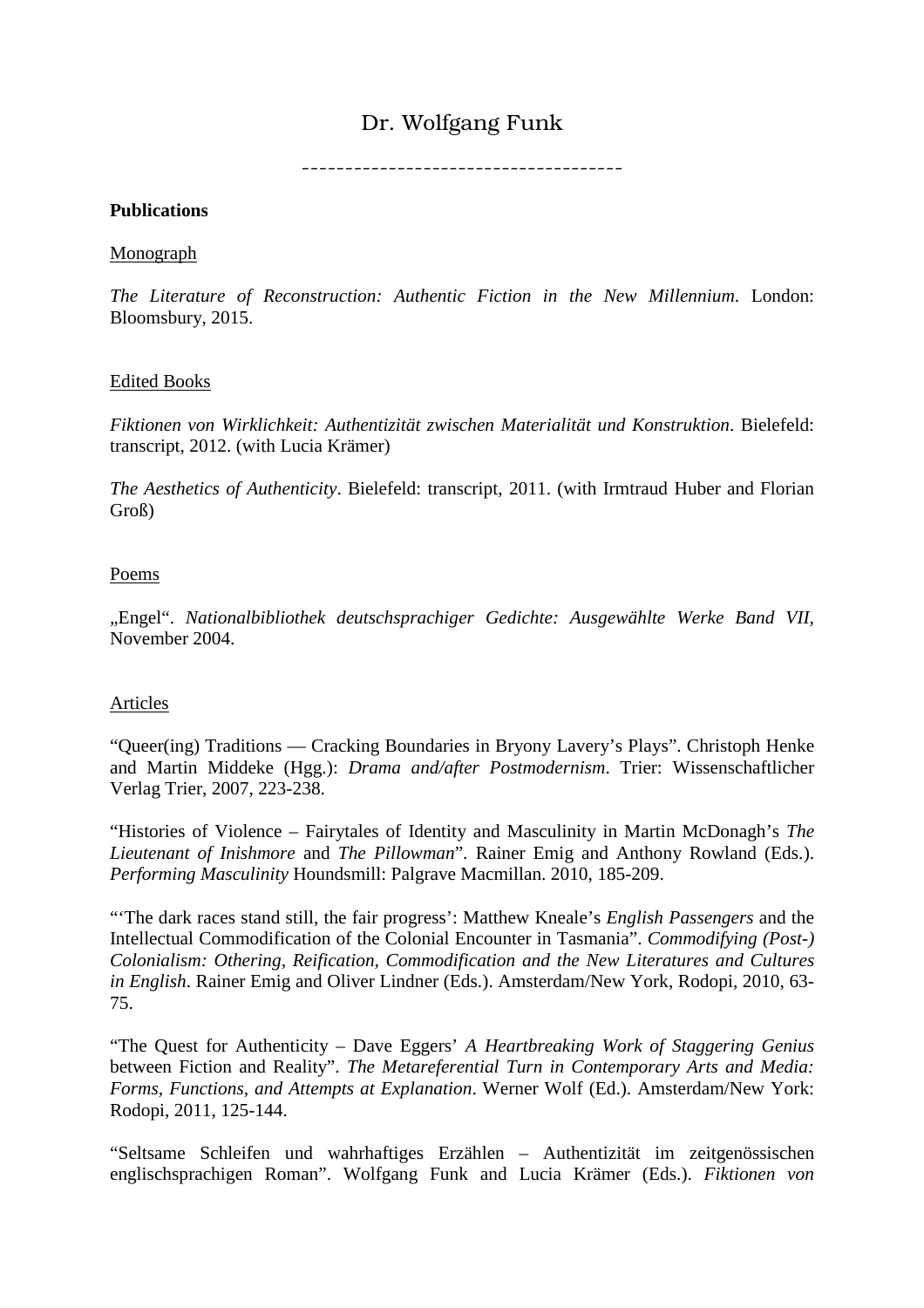*Wirklichkeit: Authentizität zwischen Materialität und Konstruktion*. Bielefeld: transcript, 2011, 225-244.

"Vorwort: Fiktionen von Wirklichkeit – Authentizität zwischen Materialität und Konstruktion". Wolfgang Funk and Lucia Krämer (Eds.). *Fiktionen von Wirklichkeit: Authentizität zwischen Materialität und Konstruktion*. Bielefeld: transcript, 2011, 7-23. (with Lucia Krämer)

"Re-Imagining England – Myths of Identity and Community in Jez Butterworth's *Jerusalem*". Merle Tönnies and Christina Flotmann (Eds.). *Narrative in Drama*. Trier: WVT, 2011, 123- 139.

"Signifikante Körper – Humor als emergentes Phänomen in Little Britain". Florian Niedlich (Ed.). *Facetten der Popkultur: Über die ästhetische und politische Kraft des Populären*. Bielefeld: transcript, 2011, 109-129.

"Puzzling Memories, Displacing Ideologies – Utopias of National Identity". Merle Tönnies and Heike Buschmann (Eds.). *Spatial Representations of British Identities*. Heidelberg: Winter, 2012, 47-61.

"Exploring the Empty Plinth: The Aesthetics of Authenticity". Wolfgang Funk, Irmtraud Huber and Florian Groß. *The Aesthetics of Authenticity*. Bielefeld: transcript, 2012, 9-21. (with Irmtraud Huber and Florian Groß)

"Found Objects – Narrative (as) Reconstruction in Jennifer Egan's *A Visit from the Goon Squad*". Wolfgang Funk, Irmtraud Huber and Florian Groß (Eds.). *The Aesthetics of Authenticity*. Bielefeld: transcript, 2012, 41-61.

"A Time to Die – Debates on Euthanasia in British Culture". *Journal for the Study of British Cultures* 18.2, 2011, 121-132.

"Back to the Future, Forward to the Past – Jasper Fforde's Reconstruction of *Jane Eyre* and the Literary Canon". Jean-Jacques Chardin (Ed). *Reprise, Recycling, Recuperating: The Déjà-Vu and the Authentic in Anglophone Literature and Culture*. Cambridge: Cambridge Scholars, 2012, 93-104.

"Reziproker Realismus – Versuch einer Ästhetik der Authentizität". Antonius Weixler (Ed.). *Authentisches Erzählen: Produktion, Narration, Rezeption*. Berlin/Boston, MA: De Gruyter, 2012, 121-143.

"Ghosts of Postmodernity: Spectral Epistemology and Haunting in Hilary Mantel's *Fludd* and *Beyond Black*". Siân Adiseshian and Rupert Hildyard (Eds.). *What Happens Now: 21st Century British Fiction – The First Decade*. Houndmills: Palgrave Macmillan, 2013, 147-161.

### Reviews

Moretti, Franco, Ed. *The Novel. Vol. I: History, Geography, and Culture*. Princeton and Oxford: Princeton University Press, 2006 (916pp). In: *Gramma: Journal of Theory and Criticism* 16, 2008, 330-333.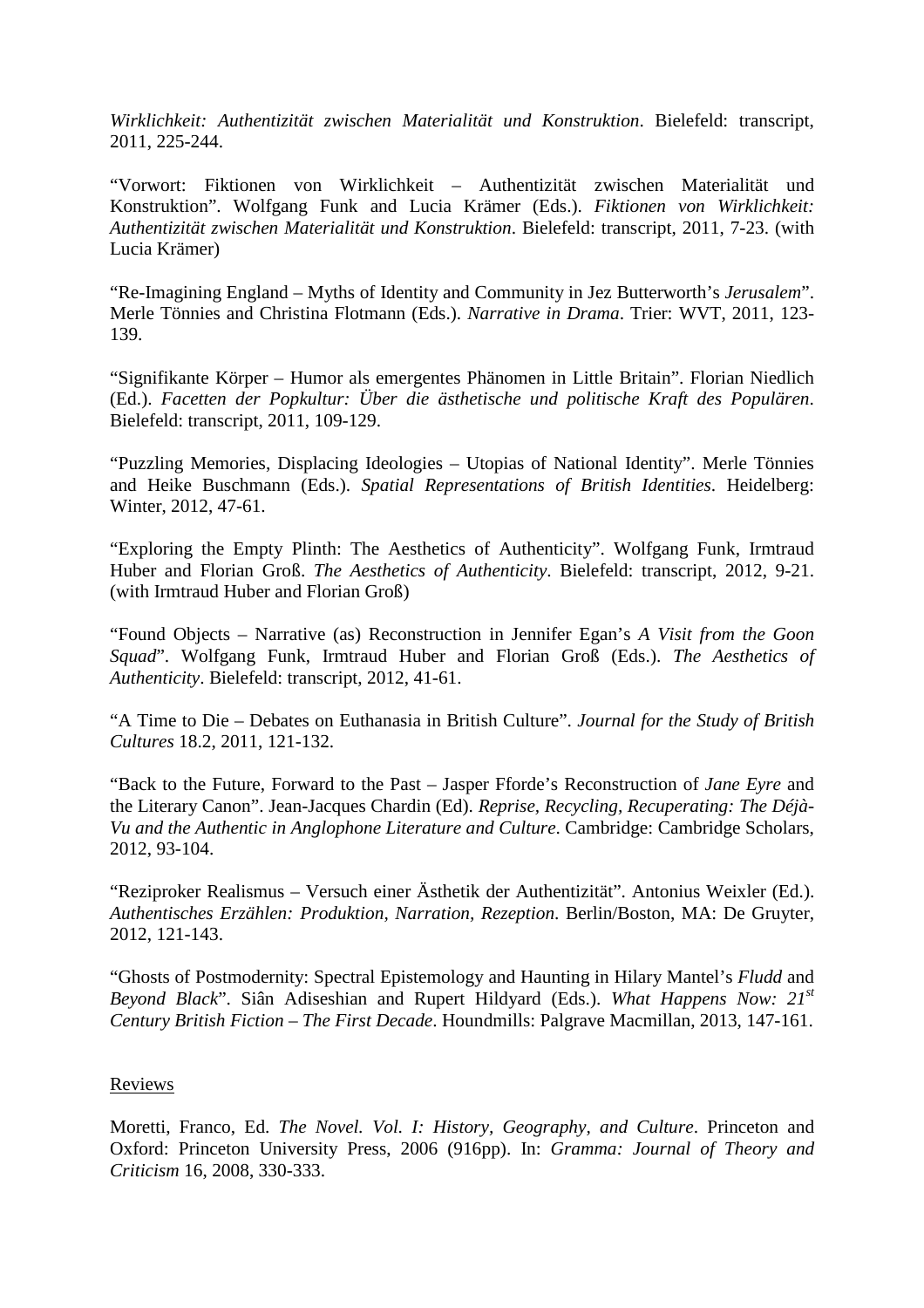Steveker, Lena. *Identity and Cultural Memory in the Fiction of A.S. Byatt: Knitting the Net of Culture*. Houndsmill: Palgrave Macmillan, 2009 (190pp). In: *Journal for the Study of British Cultures* 16(2), 2009, 191-192.

Straub, Julia, ed. *Paradoxes of Authenticity: Studies on a Critical Concept*. Bielefeld: transcript, 2012, 284pp., € 32,80. In: *Anglia* 130 (3), 2012, 252-55.

Horlacher, Stefan, ed. *Constructions of Masculinity in British Literature from the Middle Ages to the Present*. New York: Palgrave Macmillan, 2011 (278 pp). In: *Anglia*  (forthcoming).

Monica B. Pearl: *AIDS Literature and Gay Identity. The Literature of Loss*. London: Taylor & Francis, 2013. In: *Archiv für das Studium der neuen Sprachen und Literaturen* 251(1), 2014, 210-11.

Lainka, Claudia. *Analysing Masculinities. Konstruktionen von Männlichkeit bei D.H. Lawrence und John Cowper Powys*. Leipzig: Leipziger Universitätsverlag, 2012. In: *Anglia* (forthcoming).

------------------------------------------------------

#### **Talks**

- May 2006 "Drama and/after Postmodernism" (Annual Conference of CDE) Universität Augsburg **Title of Paper**: "Queer(ing) Traditions: Cracking Boundaries in Bryony Lavery's Plays"
- Sept 2007 "Text Landscape Identity" Combined Universities of Cornwall, Penryn **Title of Paper**: "Condensed Landscapes: The Destruction and Reassembling of National Identity in Julian Barnes' *England England*"

May 2008 "Commodifying (Post)Colonialism" (Annual Conference of GNEL/ASNEL) Universität Regensburg **Title of Paper**: "'The dark races stand still, the fair progress': Matthew Kneale's *English Passengers* and the Intellectual Commodification of Colonial Encounter in Tasmania"

- July 2008 "The Novel and its Borders" Centre for the Novel, University of Aberdeen **Title of Paper**: "Authentic Narrative: Dave Eggers' *A Heartbreaking Work of Staggering Genius* between Fiction and Reality"
- Oct 2009 "The Metareferential Turn in Contemporary Arts and Media: Forms, Functions and Attempts at Explanation" Universität Graz **Title of Paper:** "The Quest for Authenticity: Dave Eggers' *A Heartbreaking Work of Staggering Genius* between Fiction and Reality"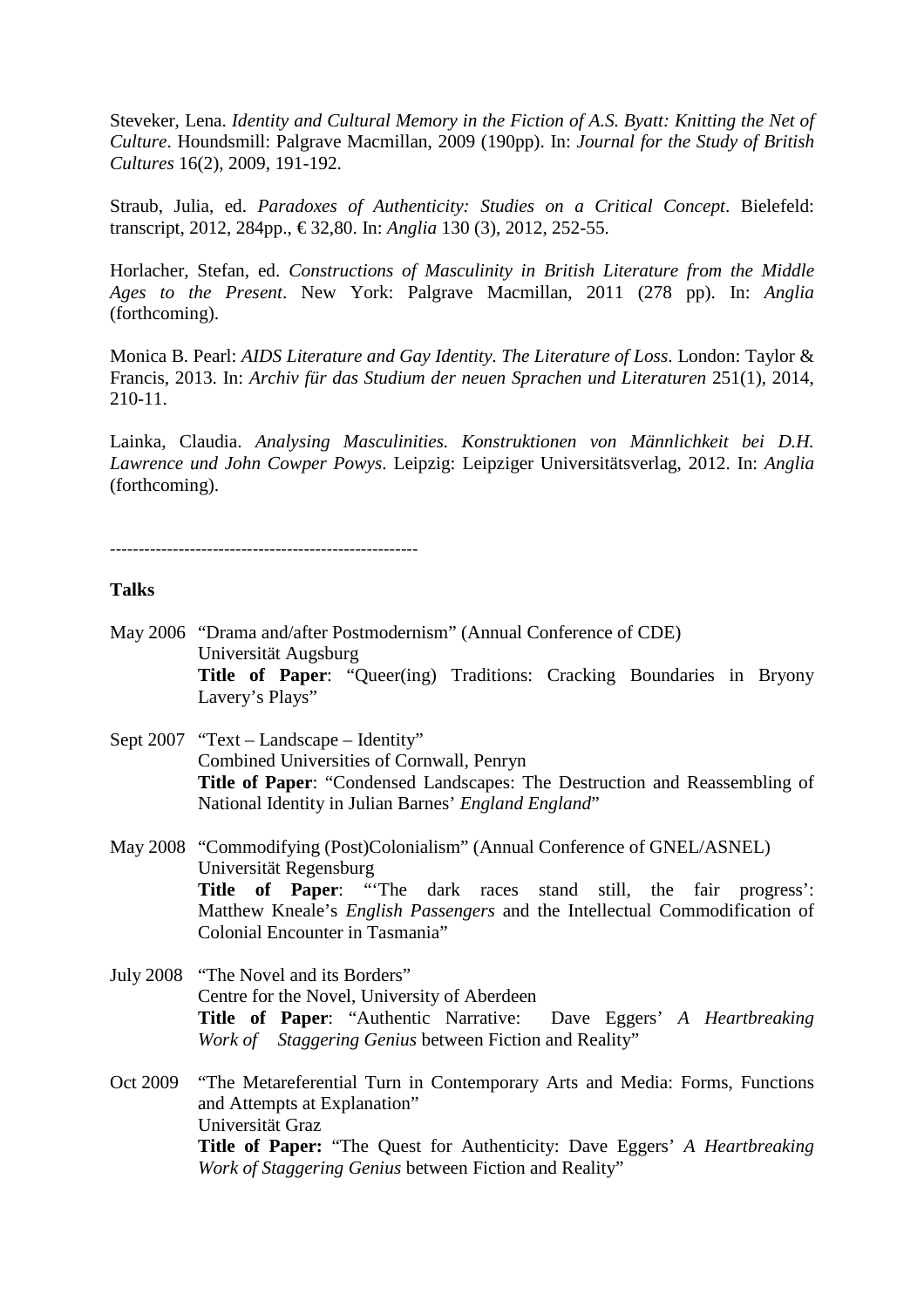- Nov 2009 "Reading British Spaces" (Annual Conference of BritCult) Universität Paderborn **Title of Paper** (Stand-by): "Puzzling Memories, Displacing Ideologies: Utopias of National Identity"
- Dec 2009 "Authentizität zwischen Materialität und Konstruktion" (Lecture Series Department of the Humanities) Leibniz Universität Hannover **Title of Paper:** "Seltsame Schleifen und wahrhaftiges Erzählen: Authentizität im zeitgenössischen englischsprachigen Roman"
- March 2010 "Reprise, Recycling, Recuperating: The Déjà-Vu and the Authentic in Anglophone Literature and Culture" University of Strasbourg **Title of Paper**: "Back to the Future, Forward to the Past: Jasper Fforde's Resurrection of *Jane Eyre*"
- June 2010 "Narrative in Drama" (Annual Conference of CDE) Universität Paderborn **Title of Paper**: "Myths of Origin and Authority: Jez Butterworth's *Jerusalem* and Martin McDonagh's *The Pillowman*"
- July 2010 "What Happens Now?  $21^{st}$  Century Writing in English The First Decade" University of Lincoln **Title of Paper**: "Beyond Postmodernism: Exorcising the Present in Hilary Mantel's *Beyond Black*"
- July 2010 "Erzählte Authentizität Authentizität des Erzählens" Bergische Universität, Wuppertal **Title of Paper**: "Ästhetik der Glaubwürdigkeit: Metafiktion als Authentizität"
- Nov 2010 "Birth and Death" (Annual Conference of BritCult) Ruhr Universität Bochum **Title of Paper**: "A Time to Die: Debates on Euthanasia in British Culture"
- July 2012 "What Happens Now?"  $21^{st}$ -Century Writing in English" University of Lincoln **Title of Paper**: "'The core is the core is the core": Dave Eggers' *A Heartbreaking Work of Staggering Genius* and the Authenticity of Metareference"
- Nov 2013 "Political Masculinities" Universität Wien **Title of Paper**: "Bush and Blair on Stage: Performances of Male Politicians in 21<sup>st</sup>-century British Theatre"
- March 2014 "The Common Denominator" Universität Leipzig **Title of Paper**: "Close Encounters of the Third Dimension: Edwin A. Abbott's *Flatland* as Evolutionary Utopia"